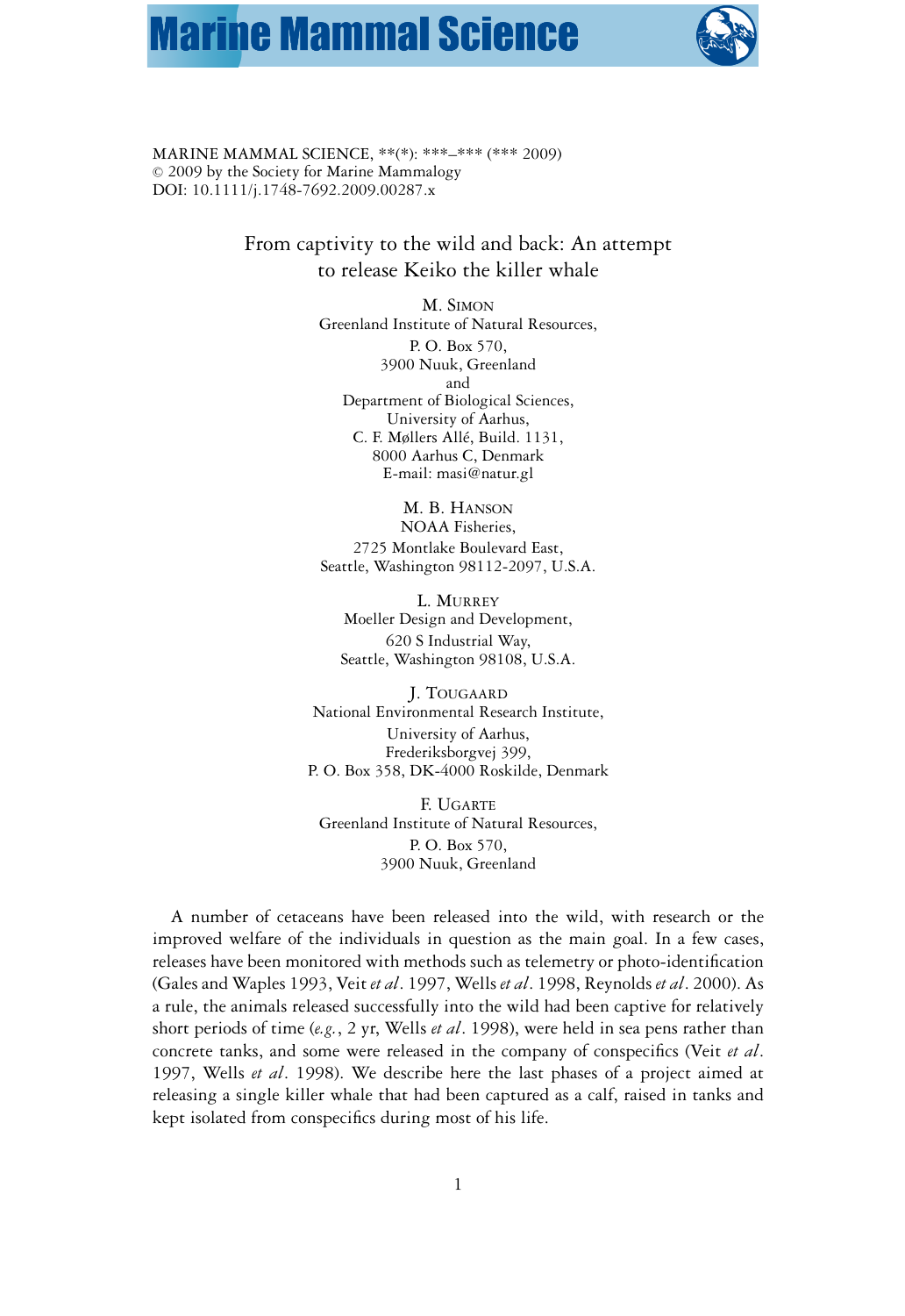The released killer whale, known as Keiko, was a male born into a wild group of killer whales in Icelandic waters. He was captured in 1979 near Vestmannaeyjar, Iceland, approximately 2 yr old, determined from tooth growth layers. After 6 yrs with other killer whales in tanks in Iceland and Canada, he was sold to an amusement park in Mexico. From 1985 to 1996, Keiko lived and performed in a small pool in Mexico City, without contact with other killer whales (bottlenose dolphins were kept periodically in the same tank). In 1996, as the first step of a program to return Keiko to the wild, he was transported to a large concrete enclosure in Oregon. In 1998, he was moved to a bay pen in Klettsvik, a natural bay in the archipelago of Vestmannaeyjar, Iceland, where he received training aimed at a release to the wild (Anonymous 2000).

During the summers of 2000, 2001, and 2002, Keiko was trained to follow his caretakers' boat and take open ocean swims. Each summer, he spent several days in the proximity of wild killer whales that seasonally inhabit the waters around Vestmannaeyjar to feed on summer-spawning herring (Sigurjónsson et al. 1988; Jakobsson and Stefánsson 1999; Schorr 2002; Simon et al. 2005, 2006, 2007). Biopsies of the wild killer whales were taken during 2000–2001 (Schorr 2002). DNA analyses have shown that there are at least two genetic types of killer whales in the area and that Keiko shared a genotype with some of the wild whales (Hoelzel 2002). In the summer of 2002, as in previous years, Keiko was led to waters off Vestmannaeyjar, Iceland. He experienced minimal human contact for approximately 1 mo, while following wild killer whales. Subsequently, he spent another month swimming from southern Iceland to Norway (Fig. 1). Keiko was taken once more under human care



*Figure 1.* Study area, where the location of the whale is marked during the six periods of the release. The positions given by the satellite tag, during travel from Iceland to Norway in period 3 are marked. The approximate core areas for mackerel in the summer of 2002 are marked with open circles (Anonymous 2003).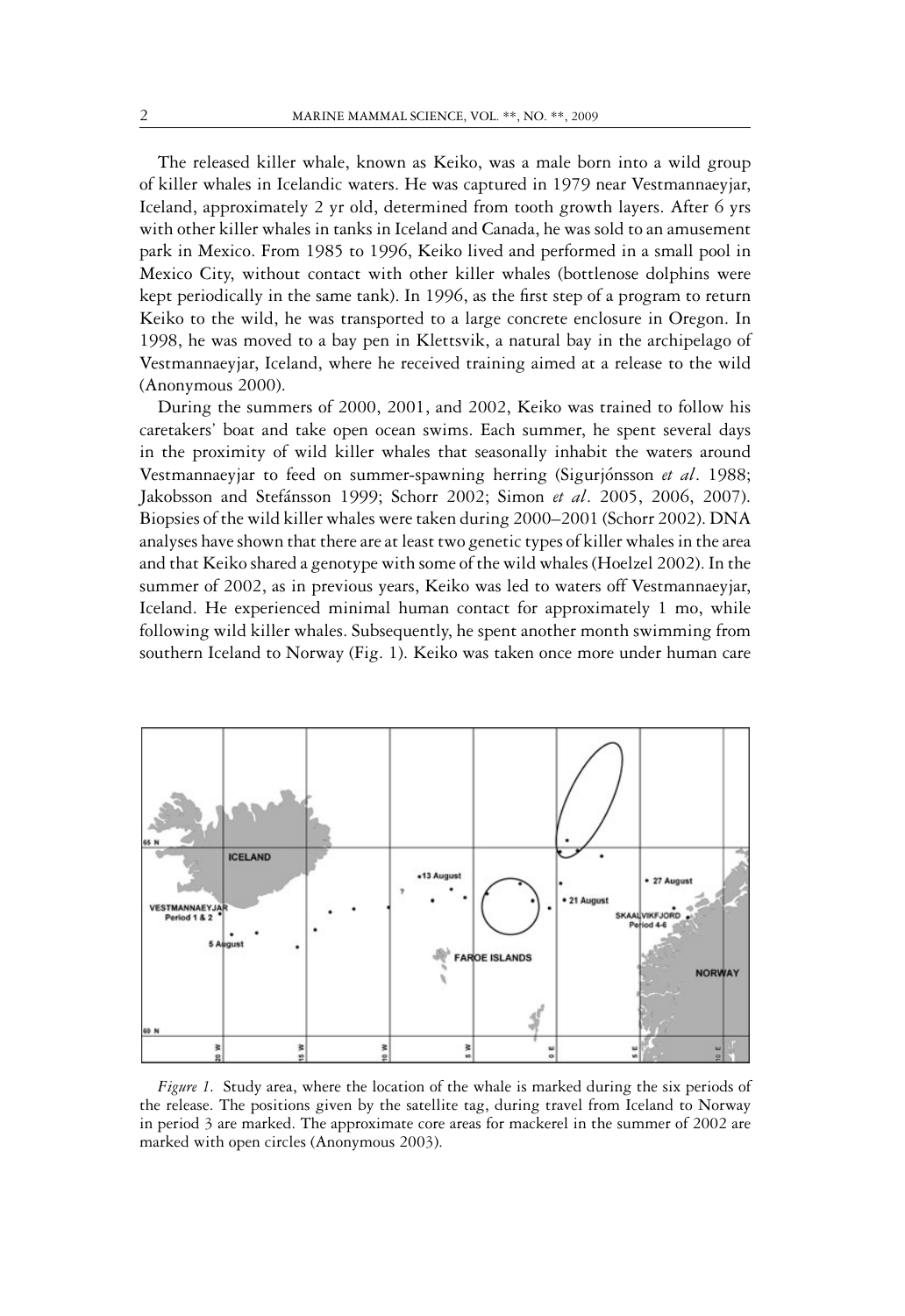

*Figure 2.* Keiko after arriving in Norway with the VHF tag (on top) and SDR tag (below) mounted to his dorsal fin. (Photo by Thorbjörg Kristjansdottir.)

in Norway and a free access enclosure was constructed in Skålvikfjorden, where he remained until his death in December 2003.

#### MONITORING AND INSTRUMENTATION

Immediately before the first open ocean swim of 2002, a VHF transmitter (ATS model 201) and a satellite-linked time-depth recorder, SDR (Wildlife Computers SDR-T16, Redmond, WA) were attached to the dorsal fin. The VHF tag allowed us to track Keiko in the field 24 h a day, while the SDR provided a few daily positions and a summary of the diving behavior. The positions provided were obtained within a few hours in the morning and thus did not provide data on Keiko's movements during the day. Therefore we selected the best-quality daily position (Fig. 1). The SDR-T16 tags collect dive data over 6-h time blocks and are transmitted as three different summary histograms of dive depth, dive duration, and time at depth. During a dive, the tag sampled depth every 10 s and logged information into one of 14 intervals (6–26, 26–50, 50–76, 76–100, 100–126, 126–150, 150–176, 176–200, 200–250, 250–300, 300–350, 350–400, 400–450, and >450 m). The tag electronics were over-molded in a urethane housing to fit the irregular surface of Keiko's dorsal fin. After 2 mo of attachment, the tags were inspected visually and there were no signs of tag migration or damage of the tissue surrounding the tags (Fig. 2).

#### TIMELINE OF RELEASE EFFORT

For purposes of analysis, the study was divided into six periods, based on Keiko's location and contact with humans and wild killer whales (Table 1). During periods 1 and 2, Keiko was off the archipelago of Vestmannaeyjar and adjacent waters, in southern Iceland and periodically observed from a small sailboat. In order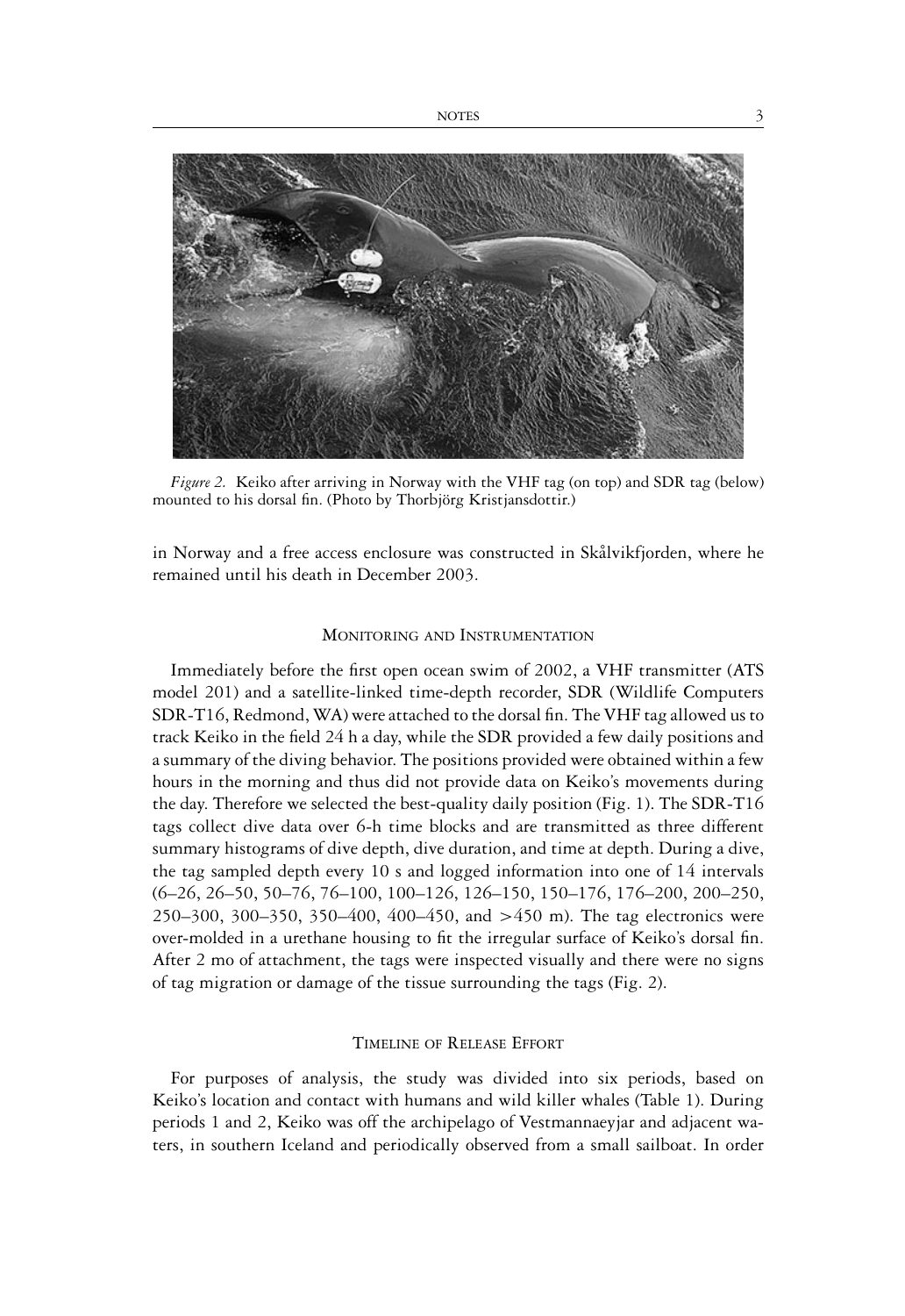| Period                  | Date (2002)           | Location             | Comments                        |
|-------------------------|-----------------------|----------------------|---------------------------------|
|                         | 7 July–16 July        | Vestmannaeyjar       | First period among wild whales  |
| $\mathcal{L}$           | 17 July $-4$ Aug.     | Vestmannaeyjar       | Second period among wild whales |
| $\overline{\mathbf{3}}$ | 5 Aug. -31 Aug.       | Iceland to Norway    | Eastward movement               |
| 4                       | $1$ Sept. $-3$ Sept.  | Skålvikfjorden       | Contact with people             |
| -5                      | $4$ Sept. $-11$ Sept. | Inner Skålvikfjorden | Reduced activity                |
| 6                       | 12 Sept. - 29 Sept.   | Skålvikfjorden area  | Behavioral control              |

*Table 1.* The six periods of the study.

to reduce the influence of human contact, visual observations were restricted to a few close approaches per day that allowed us to assess Keiko's behavior and physical condition. If Keiko approached the tracking boat, the crew went below deck or otherwise hid from view until he lost interest. The position of the tracking boat, the time, date, estimated direction and distances to Keiko and to the wild whales, as well as the behavior of the wild whales, were recorded approximately every 15 min. Period 1 and 2 are divided by Keiko swimming back to the bay pen, being fed and receiving human care before being brought back to the wild killer whales. During period 3, he swam from Vestmannaeyjar to Skålvikfjorden, Norway. In period 4, he interacted with people in the waters of Skålvikfjorden. During period 5, he remained in a relatively small area and in period 6, professional caretakers took Keiko for regular swims from inner Skålvikfjorden into nearby waters. Period 6 extended beyond 29 September 2002, the last day included in this analysis.

#### *Period 1*

Beginning on 7 July, Keiko spent seven consecutive days in the proximity of wild killer whales. The wild whales were divided into groups that joined, split, and moved in loose coordination, traveling around midnight and returning to forage in specific shallow areas during daytime (a killer whale group was defined as a cluster of animals in close proximity to each other that appeared to be independent to other killer whale groups in the area). Foraging was identified by the arching of a killer whale's body before diving, debilitated fish or fish parts at the surface and birds taking fish from the surface (Simon *et al*. 2007). Keiko switched between different groups of wild killer whales, often remaining on the periphery, at distances of 100–300 m, with his head pointing toward the closest whales. During this period, Keiko was seen either floating motionless ("logging") or swimming slowly without arching his body. No arching or other behaviors typical for cetaceans prior to dives were observed. Keiko became separated from the wild whales after midnight on 15 July. Later that day, at 10:10, he swam back into the bay pen in Klettsvik, where he remained until the afternoon of 17 July. A stomach sample taken with a large tube was analyzed using a stereomicroscope. The sample consisted of a transparent, slimy liquid without any trace of food remains, showing that Keiko did not eat before entering the bay pen.<sup>1</sup>

<sup>1</sup> Personal communication from Gísli A. Víkingsson, Marine Research Institute, P. O. Box 1390, 121 Reykjavík, Iceland, e-mail: gisli@hafro.is, 5 September 2008.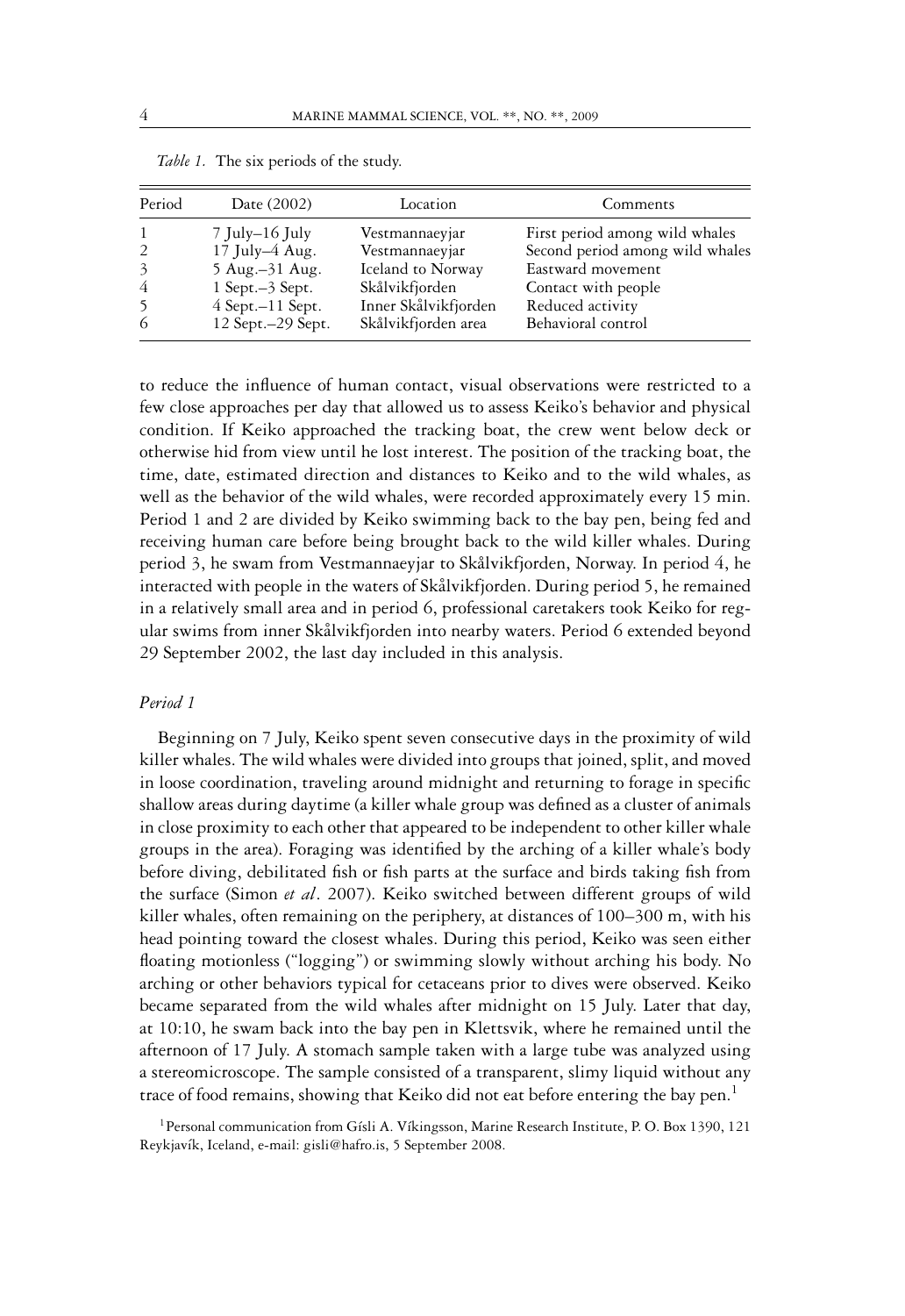# *Period 2*

Keiko was again led into open water on 17 July and was observed following wild whales during the period 17 July–24 July and again during 27 July–1 August (observations were interrupted on 25 and 26 July due to bad weather). As during period 1, Keiko followed wild killer whales that were split into three to five groups, which moved and interacted in loose coordination inside an area with a diameter of approximately 30 km. A second stomach sample was taken on 23 July, after Keiko was led away from a fishing boat. As with the previous sample, there was only a transparent, slimy liquid and no food remains were observed using a stereomicroscope. During period 2, the distance between Keiko and the wild whales progressively decreased. By 27 July he was regularly seen closer than 30 m from the closest wild whale. A brief physical interaction was witnessed on 30 July, when Keiko dove among foraging whales and surfaced in very close proximity to three adult males and at least two females or immature males. There was a splash from the tail of one of the wild whales, which was swimming ventral side up, with his head below Keiko, while he was at the surface. The splash was accompanied by a "startle" reaction from Keiko who swam to the tracking boat, while one of the female/juvenile whales surfaced after him. This was the only time Keiko was seen diving among killer whales and the only physical interaction observed. On 27 July, Keiko was seen arching his back before diving and then later breaking the surface of the water with his rostrum, as if ascending vertically. On 29 July, on two occasions, Keiko was seen raising his fluke up before diving, indicating a vertical descent.

# *Period 3*

Keiko spent the majority of period 3 offshore, swimming from Iceland to Norway. There was no visual contact between 2 August and 29 August when he was tracked with the satellite transmitter. As his track soon veered off the suspected migration routes of killer whales between southern and eastern Iceland (Sigurjónsson and Leatherwood 1988), Keiko might have been alone during this period although due to the lack of visual contact we cannot be certain. On 30 August, Keiko was observed close to Kristianssund, Norway, a few meters from shore, in very shallow water. His physical appearance was healthy: the skin color and texture seemed normal, he did not look emaciated, and the tissue around the tag showed no signs of tag migration or infection. In addition, he seemed to move more actively than observed during periods 1 and 2.

# *Period 4*

Keiko followed a small open boat with local people that were out for a pleasure fishing trip. He followed the boat into its home place in Skålvikfjorden and interacted with local people from 1 September to 3 September. During daylight hours, a crowd, from land and boats, was almost constantly soliciting his attention, trying to touch him or swim with him. In the beginning of this period, Keiko often initiated the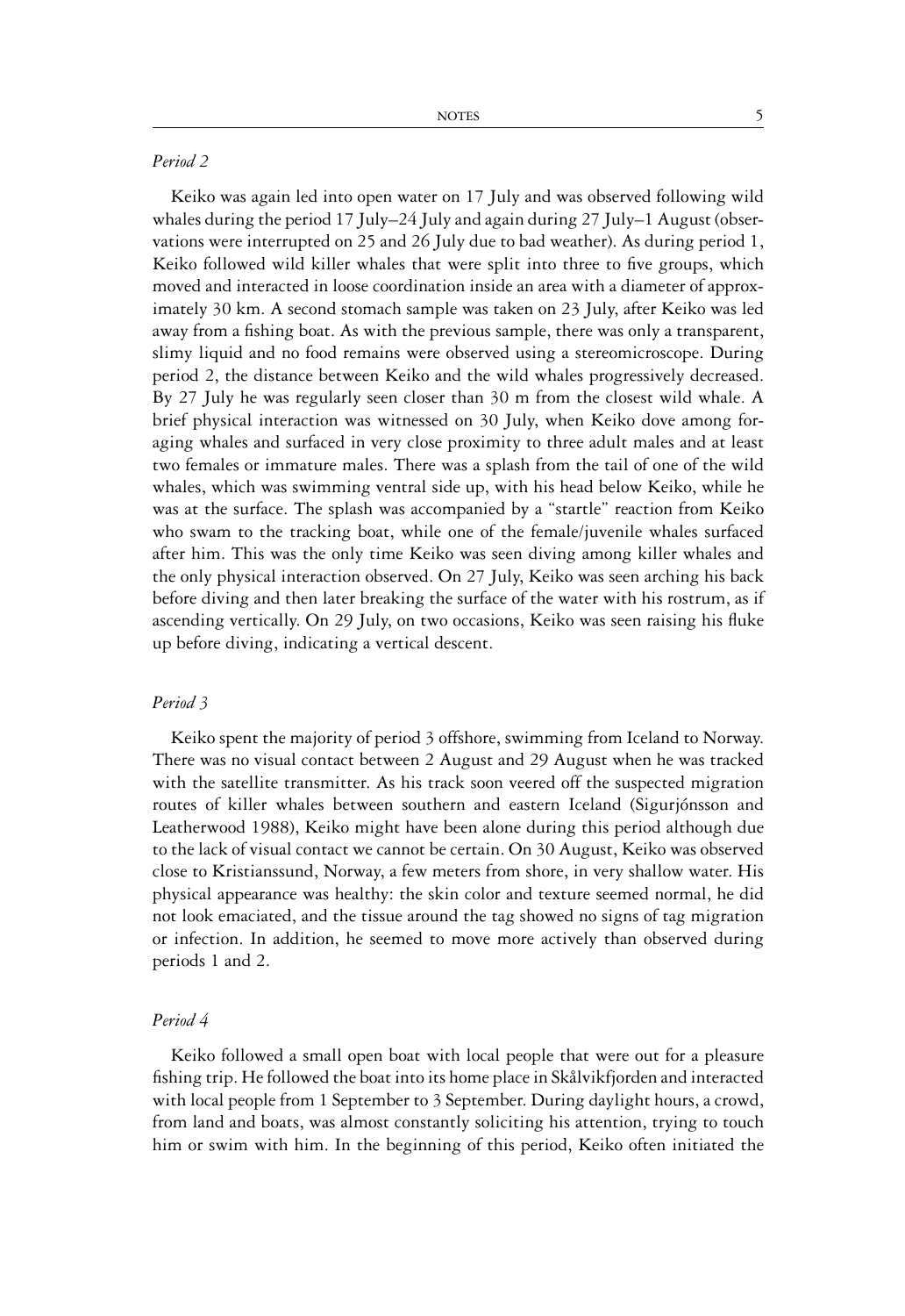interactions and swam actively from one group of people to another. At about 1900 on 3 September, Keiko was seen logging and swimming slowly toward the inner parts of Skålvikfjorden. At the time of the observation, several small boats were following and surrounding him on four sides, with the passengers hitting the boat hulls, trying to attract his attention. Keiko was notably less active than earlier in this period.

## *Period 5*

During 4 September, Keiko placed himself below and between two skiffs tied to a floating bridge. During daylight hours, until 9 September, he remained almost motionless close to this spot. On at least two occasions, people fed Keiko with small amounts of fish. On the afternoon of 6 September, the local animal welfare authorities issued a legislation prohibiting people to touch, feed, or approach Keiko closer than 50 m, whether from land or by sea. Keiko's caretakers started feeding him again on 8 September. In order to raise the activity level of the passive whale, caretakers took Keiko for short swims with a boat within the waters of inner Skålvikfjorden on 9 September.

# *Period 6*

During period 6, Keiko's physical activity was systematically encouraged by his trainers and he was taken for longer swims into Skålvikfjorden and adjacent waters. During this period, Keiko's activity increased to levels similar to the years he spent in Klettsvik bay pen in Iceland before the release. Period 6 extended beyond 29 September 2002, the last day included in this analysis. Keiko stayed in the free access bay pen in Skålvikfjorden. Usually he had access to the open water and he swam alone outside the bay pen, returning by himself. Keiko died in December 2003 apparently from pneumonia, approximately 26 yr old.

# DIVE BEHAVIOR

Two hundred and nine dive-depth histograms were received, containing summed information from a total of 1,264 h. Of 7,541 dives recorded, 93.4% were between 6 and 26 m deep. Of the dives deeper than 26 m, 98% occurred during periods 2 and 3. There were significantly fewer dives/h during period 5 compared to periods 1, 2, 3, and 4 (Tukey's Studentized range test,  $P < 0.01$ ). There were also fewer dives/h during period 5 than during period 6 (Table 2), but this difference was not significant. The largest number of dives/h deeper than 50 m was recorded on 29 July. This coincides with the observed fluking in the surface before diving. The deepest recorded dive of 72 m occurred on 3 August, at the end of period 2 (Table 2). During all periods, Keiko spent more than 80% of the time in the upper 4 m of the water column.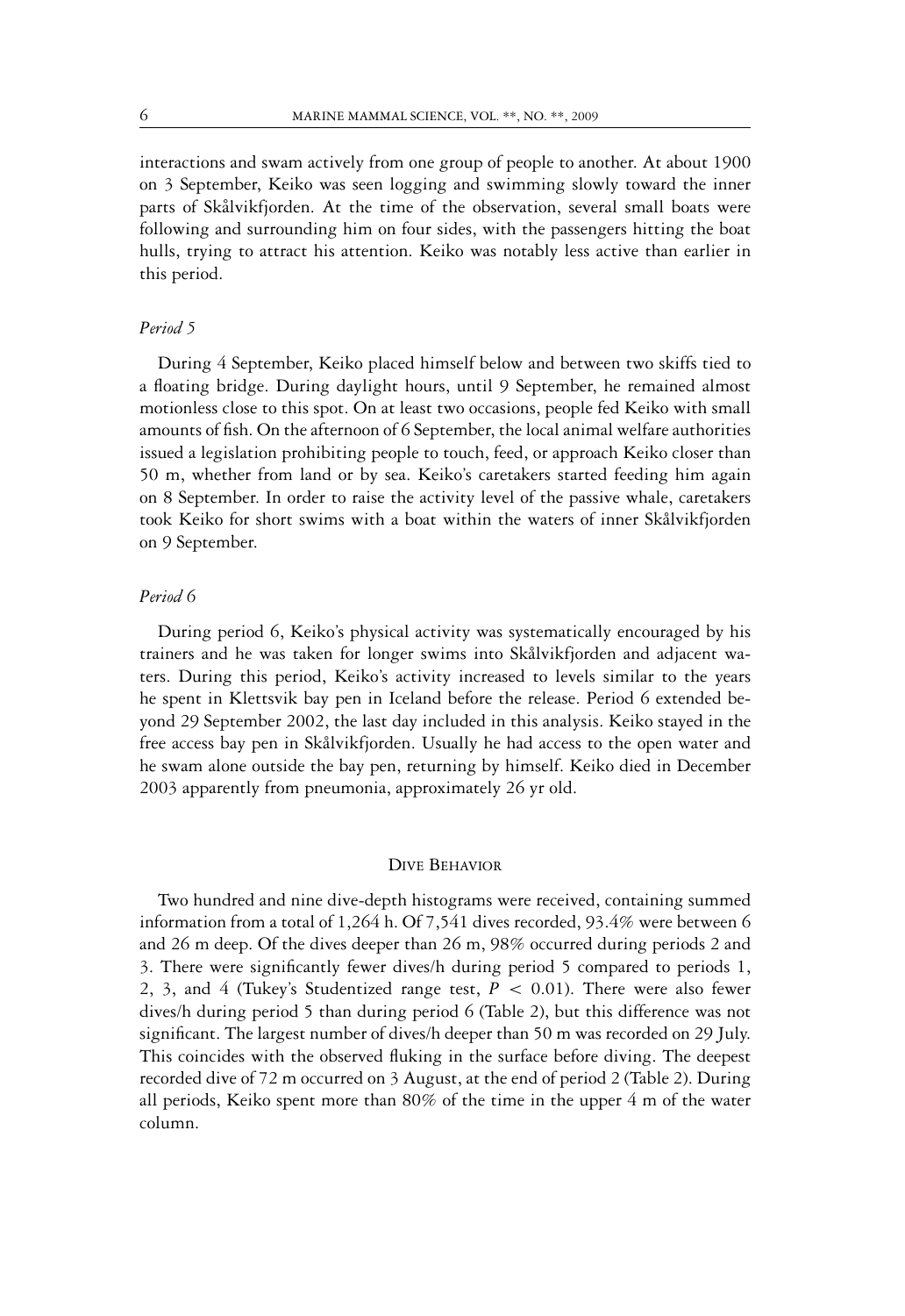| Period | Average maximum<br>depth(SD)      | Maximum depth<br>range $(n)$ | Average number of<br>dives/h (SD) | Range of<br>dives/ $h(n)$ |
|--------|-----------------------------------|------------------------------|-----------------------------------|---------------------------|
| -1     | $17.7 \text{ m} (7.6)$            | $12 - 32$ m $(7)$            | 6.3(4.4)                          | $0-18(36)$                |
| 2      | 53.0 m $(16.4)$                   | $32 - 72$ m (4)              | 7.6(3.0)                          | $0.3 - 13.7(37)$          |
| 3      | $45.3 \text{ m } (10.3)$          | $36 - 64$ m (6)              | 7.9(4.2)                          | $0 - 20.2(66)$            |
| 4      | $16.0 \; \mathrm{m}^{\mathrm{a}}$ | $16 \text{ m} (1)$           | 5.9(6.1)                          | $0-16.3(9)$               |
| 5      | $12.0 \text{ m} (9.1)$            | $4-28$ m (6)                 | 0.1(0.2)                          | $0 - 0.7(18)$             |
| 6      | $12.8 \text{ m } (6.5)$           | $0-24$ m $(10)$              | 3.1(3.6)                          | $0-14.8(45)$              |

*Table 2.* Maximum dive depth during the six periods of the study where *n* is the number of 6-h periods and the number of dives per hour during all six periods. A dive is defined as >6 m.

<sup>a</sup>Only one status message was received for period 4.

One hundred and ninety-one dive duration histograms were received, which summarize 1,146 h. The dive-duration intervals are:  $0-1$ ,  $1-3$ ,  $3-5$ , and  $>5$  min. There were on average significantly more dives with durations of  $0-1$  min during period 4 than in the other periods. The number of dives lasting 0–1 min during period 5 was lower than in the other periods, but this difference was not significant. The average number of dives with durations of 1–3 min was significantly lower during period 5 than in all other periods except period 6 (Tukey's Studentized range test,  $P < 0.01$ ). There were significantly more long dives  $(>\frac{3}{2}$  min) during periods 2 and 3 compared to the other periods (Tukey's Studentized range test,  $P < 0.01$ ).

Two hundred and twenty-three time-at-depth histograms were received, summarizing 1,338 h. There was no significant difference in how much time Keiko spent at 6–26 m among the different periods (Nonparametric one-way ANOVA,  $F = 3.36$ ,  $df = 5, P > 0.05$  [Barnard *et al.* 2001]). Keiko spent significantly more time at 26–50 m during period 2 than during all other periods, with the exception of period 3 (Tukey's Studentized range test,  $P < 0.01$ ). The diving behavior during the most active periods were compared to the dive data presented by Schorr *et al*. (2001), who deployed eight suction-cup attached time-depth recorders on wild killer whales off Vestmannaeyjar (202 h), in summer 2000. Average number of dives per hour and average duration of dives, for dives longer than 1 min, were compared with daytime data from Keiko collected in periods 2 and 3. The average duration of dives was estimated from dive duration histograms, excluding the 0–1 min bin and assuming that the average duration of dives in each bin was the center of the bin range.

Keiko made fewer dives  $>1$  min than did the wild killer whales from Vestmannaeyjar. However, there was no significant difference between Keiko and the wild whales in the duration of these dives (Table 3). When looking at the different depth intervals of dives longer than 1 min, Keiko dove more often than the wild whales to depths of  $6-26$  m, but less often than the wild whales to depths  $>26$  m (Table 3). Schorr *et al.* (2001) noted that the wild killer whales off Vestmannaeyjar spent an average of 76% of their time in the top 10 m of the water column. In comparison, Keiko spent more than 80% of the time in the upper 4 m.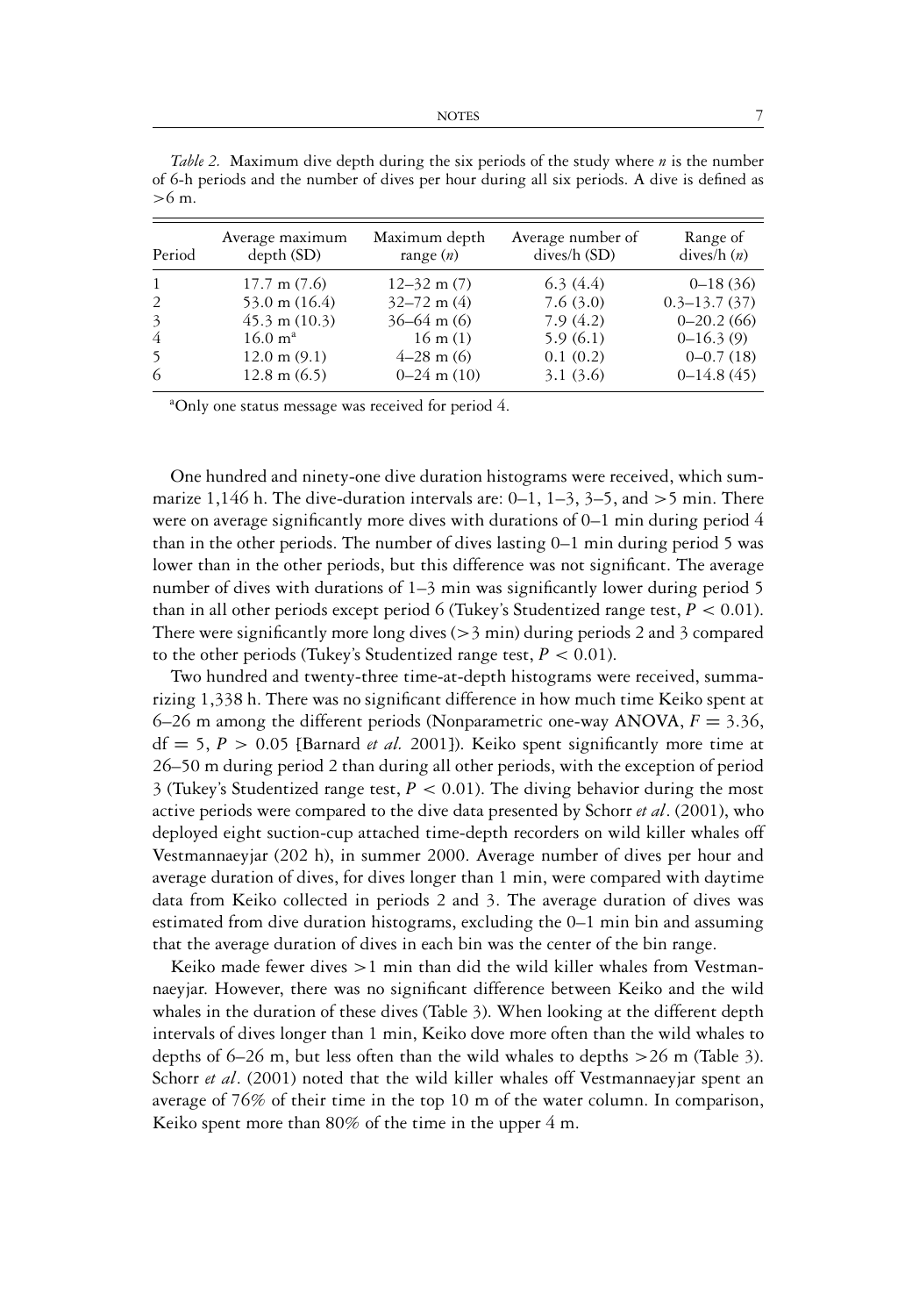*Table 3.* Number of dives per hour and dive duration, for dives longer than 1 min, of wild killer whales ( $n = 202$  h). The data on Keiko's dive behavior include periods 2 and 3, minus time block 2100–0300. Average number of dives per hour for the four depth intervals for wild killer whales (*n* = 5.5 h, Schorr *et al*. 2001) and Keiko (*n* = 468 h from periods 2 and 3).

|                        | Wild whales (SD) |           |             |
|------------------------|------------------|-----------|-------------|
|                        | Day              | Night     | Keiko (SD)  |
| Average dives/h        | 9.2(2.16)        | 9.6(3.70) | 5.41 (2.88) |
| Average duration (min) | 2.4(0.7)         | 1.8(0.37) | 2.84(0.97)  |
| $6 - 26$ m             | 1.6              |           | 7.6         |
| $26 - 50$ m            | 1.8              |           | 0.8         |
| $50 - 76$ m            | 3.6              |           | 0.1         |
| $76 - 100$ m           |                  | 0.36      | 0.0         |

## KEIKO'S BEHAVIOR AMONG WILD WHALES

During the initial efforts to release Keiko into the wild in 2000 and 2001, he and the wild killer whales seldom approached and often moved away from one another. In contrast, Keiko followed the wild killer whales shortly after first being led to them in 2002 and the wild whales seemed to tolerate his presence. The distance between Keiko and the wild whales diminished gradually, and one physical interaction was observed close to the end of period 2. The fact that Keiko was observed to follow some of the same individuals for several weeks during 2002, and that some of these same individuals were present during 2000 and 2001 (photographic data, unpublished), suggest that a mutual acclimatization may have facilitated a growing familiarity between Keiko and these particular wild killer whales. This process seemed to be ongoing at the time of the last visual observation off Vestmannaeyjar in 2002. However, keeping in mind that limited visual contact did not allow drawing definitive conclusions, the fact that Keiko was usually seen either on the periphery of the wild whale groups, or logging at various distances from them, suggests that he was not socially integrated with the wild whales at the time of the last visual observation.

# DID KEIKO FEED?

Prior to summer 2002, Keiko's diving performance was modest, with maximum recorded dive depths shallower than  $35 \text{ m}^2$ . During summer 2002, the diving profile evolved from relatively short and shallow dives during period 1, to deeper and longer dives in periods 2 and 3. The increased diving activity recorded during period 2 corresponds well with observations of Keiko performing behaviors characteristic of deep dives, such as arching the body and lifting the flukes before diving. This

<sup>&</sup>lt;sup>2</sup> Personal communication from Jeff Foster, Marine Research Consultants LLC, 2420 Nellita Road NW, Seabeck, WA 98380, U.S.A., e-mail: jefffoster13@yahoo.com, June 2001.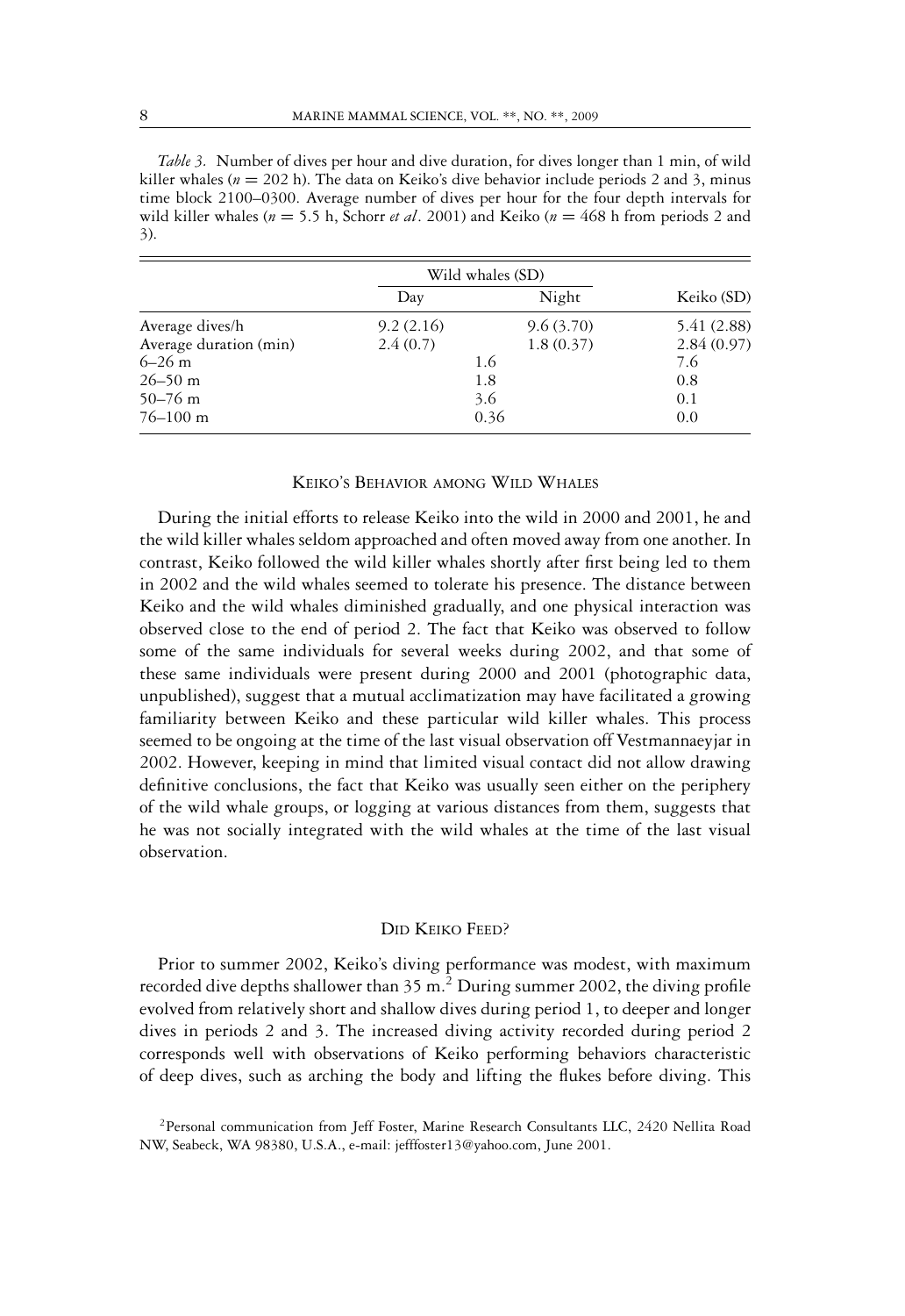evolution caused Keiko's most active diving profile to resemble the profiles observed for wild Icelandic killer whales. Because he made shallower and less frequent dives than wild killer whales, and due to the failure to observe him consistently diving among feeding wild whales, it seems unlikely that Keiko actively participated in the wild whales' cooperative hunts. However, the increase in depth and duration of Keiko's dives during period 2 suggests that he nevertheless may have been able to obtain food while among the feeding wild whales. Observations of stunned herring at the surface, as well as underwater recordings, indicate that Icelandic killer whales immobilize herring by hitting the fish schools with the underside of their flukes, as Norwegian killer whales do (Simon *et al*. 2005). Underwater observations of Norwegian killer whales feeding showed that a considerable number of immobilized herring were not taken by the killer whales that debilitated them, but by other killer whales, fish, or sea birds (Similä and Ugarte 1993). A similar situation seems to take place when Icelandic killer whales hunt herring (Simon *et al*. 2005). Though Keiko was not seen feeding on live herring, it is possible that he could have fed on already stunned fish without diving as deep or as often as the wild killer whales. However, it is unlikely that he consumed any significant amount of food shortly before 15 July and 23 July, when samples of his stomach contents were obtained. During period 3, while traveling to Norway, Keiko moved on average 71.8 km/d, calculated from straight-line connections between satellite locations. The mean swimming speed of undisturbed resident killer whales in British Columbia was 5.19 km/h, SD 2.52 km/h (Kruse 1991). Assuming Keiko moved with an average speed of 5 km/h, which allows for low energy consumption (Yazdi *et al*. 1999), he would have been capable of traveling this distance of 71.8 km/d in 14.4 h, resulting in a surplus of nearly 10 h/d. This can be interpreted in two ways: either he did not swim in a straight line between satellite positions, or he spent time engaged in other activities such as resting or foraging. The relatively high diving activity during period 3 indicates that Keiko performed behaviors other than resting or horizontal traveling during this long trip, including the possibility that he was foraging. Of the potential prey species that Keiko was likely to encounter, blue whiting and squid are found at depths deeper than 200 m during daylight, outside his observed diving range. However, these potential prey items ascend to the surface at night and it is therefore possible that they were intermittently available. Mackerel seem a likely prey candidate during period 3, since Keiko spent approximately 10 d in an area with a high concentration of this species, which can be found within the upper 20 m of the water column throughout the day and night (Fig. 1, Anonymous 2003). The fact that no difference was detected in the diving behavior between the times Keiko spent inside and outside of the mackerel grounds may suggest that he did not take advantage of this prey. However, as the mackerel are available in the top of the water column during the day, Keiko might have captured this fish without significantly changing his diving behavior. It is possible that Keiko did not feed at all during the time he was independent of human care. Newly captured killer whales are able to live without food for several

weeks before eating dead fish (Hoyt 1998). However, this seems unlikely given the healthy appearance and behavior of Keiko when he was first observed in Norway, as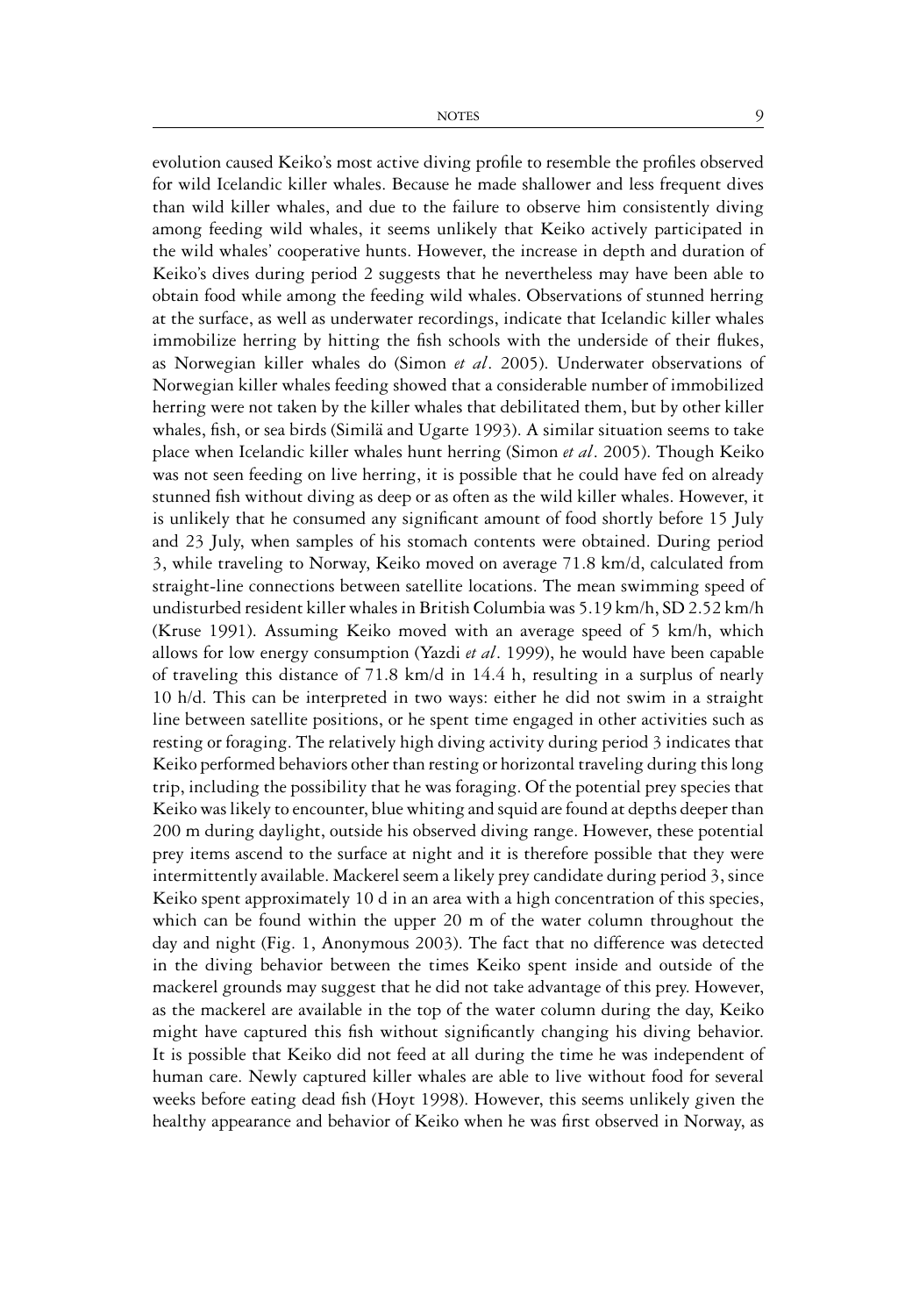well as the fact that a veterinarian, based on girth measurements, blood samples and photographs, concluded that the whale had fed (Cornell 2002).

#### HUMAN IMPACT ON KEIKO'S BEHAVIOR

Before July 2002, Keiko had no contact with the tracking boat and, as a rule, had very little contact with her crew. During periods 1 and 2, the tracking boat spent 18 d at sea tracking Keiko. Keiko approached the tracking boat on 16 occasions, with durations ranging from 2 min to <2 h. During these approaches, Keiko would either swim close to the boat or log with his head almost touching the hull. On two occasions, repeated loud vocalizations attributed to Keiko were heard below deck.

During periods 1 and 2, Keiko approached the caretakers' boat on the two occasions when this boat was out of the harbor. The first time was on 8 July, when Keiko had been on his own for one day, during which the caretakers' boat had been drifting with the engine off. When the caretakers' boat switched on the engine for the first time, Keiko, who was 2 nmi away, homed straight for it and remained in its proximity for 57 h. Keiko approached the caretakers' boat a second time, during a crew change on 22 July, and remained in its proximity until 23 July.

Despite the fact that the crew of both the tracking boat and the caretakers' boat reacted the same way to Keiko's approaches (*i.e.*, by going below deck and ignoring him), Keiko remained for much longer periods of time by the caretakers' boat, suggesting that he was more strongly attached to it (or to its crew) than to the tracking boat. When Keiko arrived in Norway in period 4, he actively sought out human company, swimming to boats and people. To begin with he was very active, though staying near the surface only diving for  $0-1$  min at a time. After a few days Keiko became inactive staying near a small boat (period 5), possibly to avoid the large and steadily increasing crowd of people, now seeking his attention. The frequency of dives and the number of dives lasting more than 1 min were significantly less during period 5 than during the rest of the study, and all other parameters showed the lowest levels of activity during this period. The lack of activity was also evident from visual observations, and possible explanations, not necessarily mutually exclusive, include: stress triggered by the extremely high rate of interactions with people during period 4, physical exhaustion or an infection. A moderately high white cell count from a blood sample taken during period 5 supports the suspected infection.<sup>3</sup> Alternatively, the white cell count could have been due to dehydration caused by lack of food. At the end of period 5 and during period 6, when professional caretakers took charge of Keiko, his diving parameters began to approach levels similar to those measured at the start of the study.

## EVALUATION AND CONCLUSIONS

A release program can be considered a success when the released animal is able to feed, maintain health and stress levels comparable to his wild conspecifics, show

<sup>&</sup>lt;sup>3</sup>Personal communication from Colin Baird, Noble Caledonia Limited, 2 Chester Close, Belgravia, London SW1X 7BE, U.K., e-mail: colinbaird@hotmail.com, September 2002.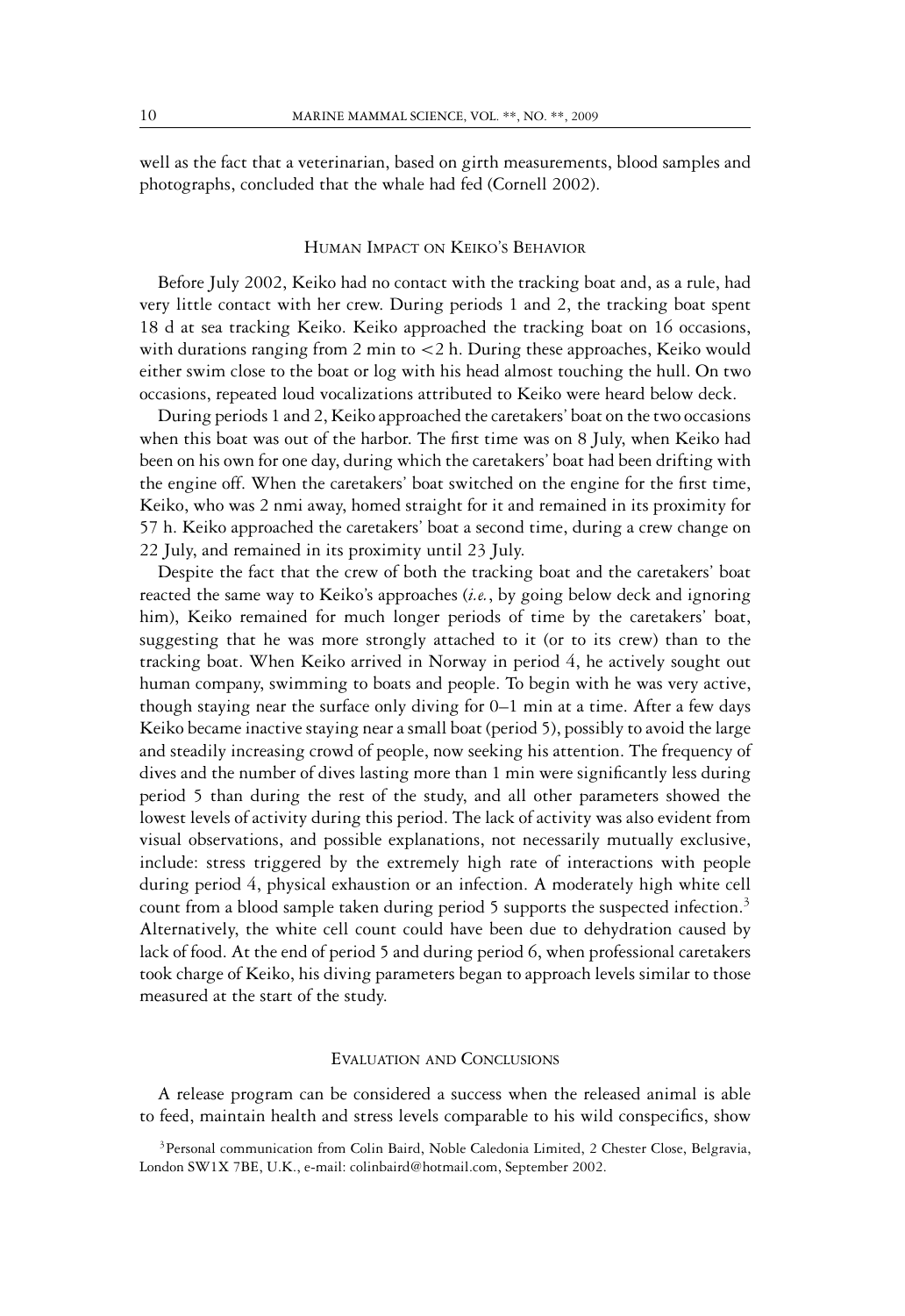normal predator avoidance behavior, and ultimately reproduce (unless unable for other reasons, such as reproductive senescence). Under these criteria, Keiko's release to the wild was not successful, since though physically unrestricted and free to leave, he kept returning to his caretakers for food and company.

Two bottlenose dolphins were released in Florida in 1990 and resighted continuously until at least 1996 (Wells *et al*. 1998). Based on this successful release, Wells *et al*. (1998) listed several recommendations, some of which can be summarized as follows: (1) release more than one animal together in a social functional unit; (2) released animals should be young of age; (3) release short-term captive animals; (4) keep animals in acclimatizing pen before release; (5) release in native waters; (6) locate sources of live prey for readaptation; (7) study ranging and social association patterns in host community before, during, and after release; and (8) study behavior of released animals before, during, and after release. Keiko's release effort fulfilled to some extent recommendations 4–8, but failed to fulfill recommendations 1, 2, and 3; Keiko was not part of a killer whale social unit, he was not young, and he had been in captivity for the majority of his life.

Wells*et al*.'s (1998) recommendations were made for bottlenose dolphins, generally living in fission-fusion societies (Wells 1991), and additional factors may need to be taken into account when considering release of captive killer whales. The best-studied killer whale populations form strongly bonded matriarchal family groups throughout life (*e.g.*, Bigg *et al*. 1990, Baird and Dill 1996), that forage cooperatively (Simila¨ and Ugarte 1993). Even the males keep strong bonds with their close relatives, communicating with a group-specific repertoire of calls and whistles (Ford 1991, Strager 1995, Ford and Ellis 1999, Riesch *et al*. 2006). Thus the survival of a released captive killer whale might depend on an adoption to a wild group of killer whales. The successful reintroduction of a North Pacific northern resident killer whale A73 (called Springer) in 2002, demonstrates that killer whales can re-bond after at least a relatively short period of separation, even if their mother is no longer present (Francis and Hewlett 2007). Springer was a suitable candidate for release: she was a juvenile, had been under human care for only 1 mo, and was released into her well-researched maternal group, at the time when they feed on abundant salmon runs. Springer was captured with the aim of releasing her into her native group, after it was established that she was lost and unable to survive on her own.

Keiko lived in a very small tank in an amusement park in Mexico City when he performed in the 1993 family film *Free Willy*. Thereafter, there was a strong public pressure to release Keiko to the wild, preferably to his "family" group in Iceland. Keiko was not chosen for release based on his suitability. In retrospect, Keiko was indeed a poor candidate for release, due to the early age of his capture, long history of captivity, prolonged lack of contact with conspecifics, and strong bonds with humans.

The release of Keiko demonstrated that release of long-term captive animals is especially challenging and while we as humans might find it appealing to free a long-term captive animal, the survival and well being of the animal may be severely impacted in doing so.

Through the last decades, several captive dolphins have been released to the wild. The fate of the majority of these animals is unknown, and most of those monitored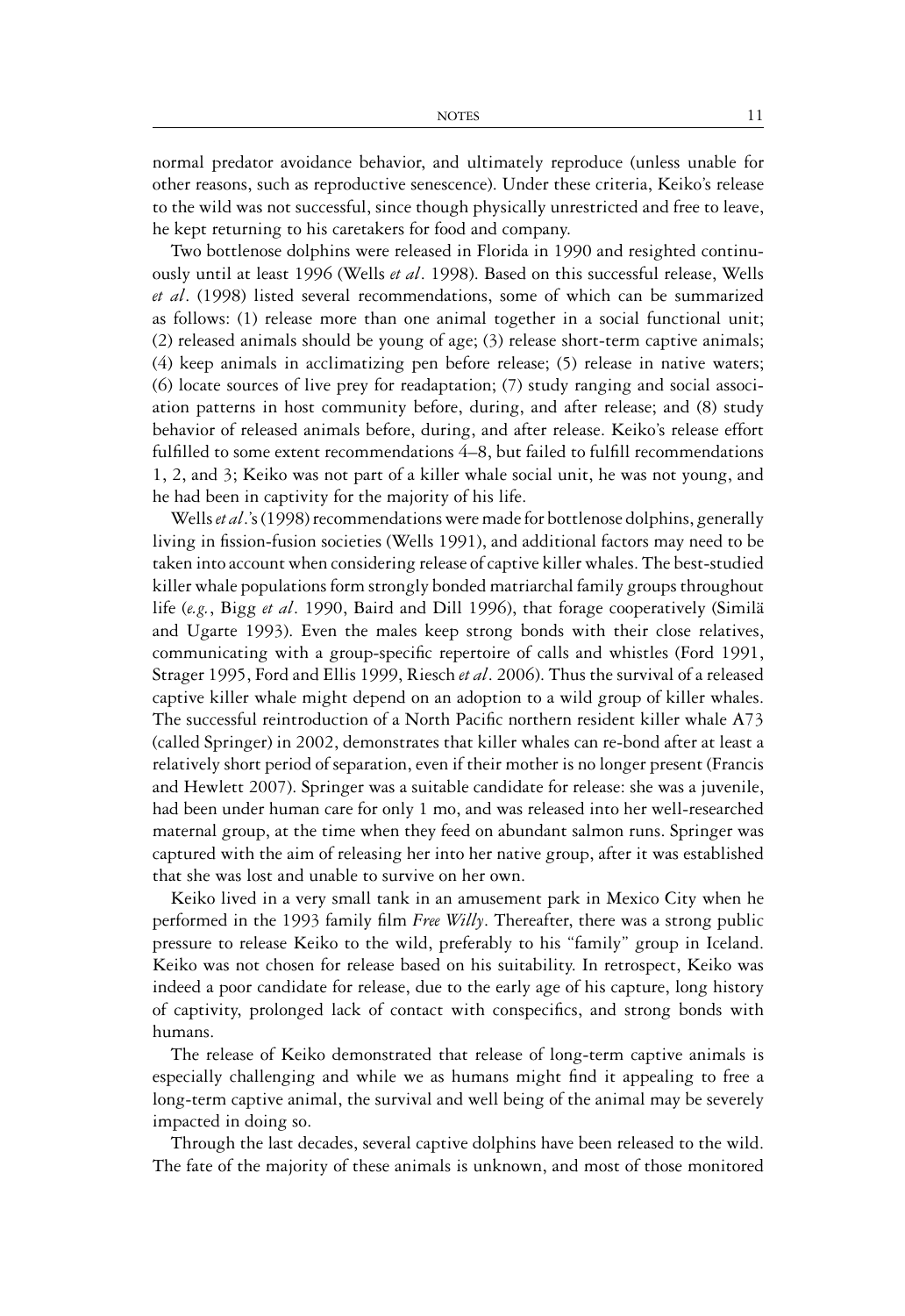ended up being recaptured and under human care (review in Gales and Waples 1993). Because there is a high risk of not succeeding, Gales and Waples (1993) concluded that it is absolutely necessary to monitor released animals with any technology available, in order to help the animals if they are in distress. Due to the effective VHF and satellite tracking of Keiko after release, his caretakers were able to reestablish contact with him when he showed signs of distress. In agreement with Gales and Waples (1993), this report shows that a combination of VHF and satellite tracking and a contingency plan for return to human care are necessary if the goals of a release project include the long-term well-being of the animal.

## **ACKNOWLEDGMENTS**

This paper is dedicated to Stephen Claussen, one of Keiko's trainers. The project would not have been possible without the significant early efforts by the Ocean Futures staff led by team leader Jeff Foster from 1997 to 2001 and the staff of the Free Willy/Keiko Foundation, Iceland, directed by field manager Colin Baird and supervised by Charles Vinick. Adam Lalich skippered the tracking boat *Vamos*. Gisli Vikingsson and Sverrir D. Halldorsson, Icelandic Marine Research Institute, analyzed Keiko's stomach samples. Lars and Anita Lillebø and Frank Haavik, from Halsa County helped establishing the new base for Keiko in Norway. Naomi Rose and Dave Philips encouraged the writing of this work and offered valuable comments to an earlier draft, together with Toni Frohoff, Sharon Young, Paul Spong, Helena Symonds, Robin Baird, and two anonymous reviewers. Craig McCaw and The Humane Society of the United States (HSUS) provided financial support. The Wendy McCaw Foundation supported tag development. The attempt to release Keiko into the wild in 2002 was a joint effort of The HSUS, Ocean Futures, and the Free Willy/Keiko Foundation.

# LITERATURE CITED

- ANONYMOUS. 2000. Reintroduction protocols. The Ocean Futures Society, 325 Chapala Street, Santa Barbara, CA.
- ANONYMOUS. 2003. Report of the working group on the assessment of mackerel, horse mackerel, sardine and anchovy. ICES CM/ACFM:06.
- BAIRD, R. W., AND L. M. DILL. 1996. Ecological and social determinants of group size in transient killer whales. Behavioural Ecology 7:408–416.
- BARNARD, C., GILBERT, F. AND MCGREGOR, P. 2001. Asking questions in biology: key skills for practical assessments and project work. Pearson Education Limited, Harlow, Essex.
- BIGG, M. A., P. F. OLESIUK, G. M. ELLIS, J. K. B. FORD AND K. C. BALCOMB. 1990. Social organization and genealogy of resident killer whales (*Orcinus orca)* in the coastal waters of British Columbia and Washington State. Report of the International Whaling Commission (Special Issue 12):383–405.
- CORNELL, L. 2002. News from Keiko's veterinarian. Available at http://www.keiko.com/ news2.html.
- FORD, J. K. B. 1991. Vocal traditions among resident killer whales (*Orcinus orca*) in coastal waters of British Columbia. Canadian Journal of Zoology 69:1454–1483.
- FORD, J. K. B., AND G. M. ELLIS. 1999. Transients, mammal-hunting killer whales. University of Washington Press, Seattle, WA.
- FRANCIS, D., AND G. HEWLETT. 2007. Operation Orca, Springer, Luna and the struggle to save West Coast killer whales. Harbour Publishing, Madeira Park, BC.
- GALES, N., AND K. WAPLES. 1993. The relationship and release of bottlenose dolphins from Atlantis Marine Park, Western Autralia. Aquatic Mammals 19:49–59.